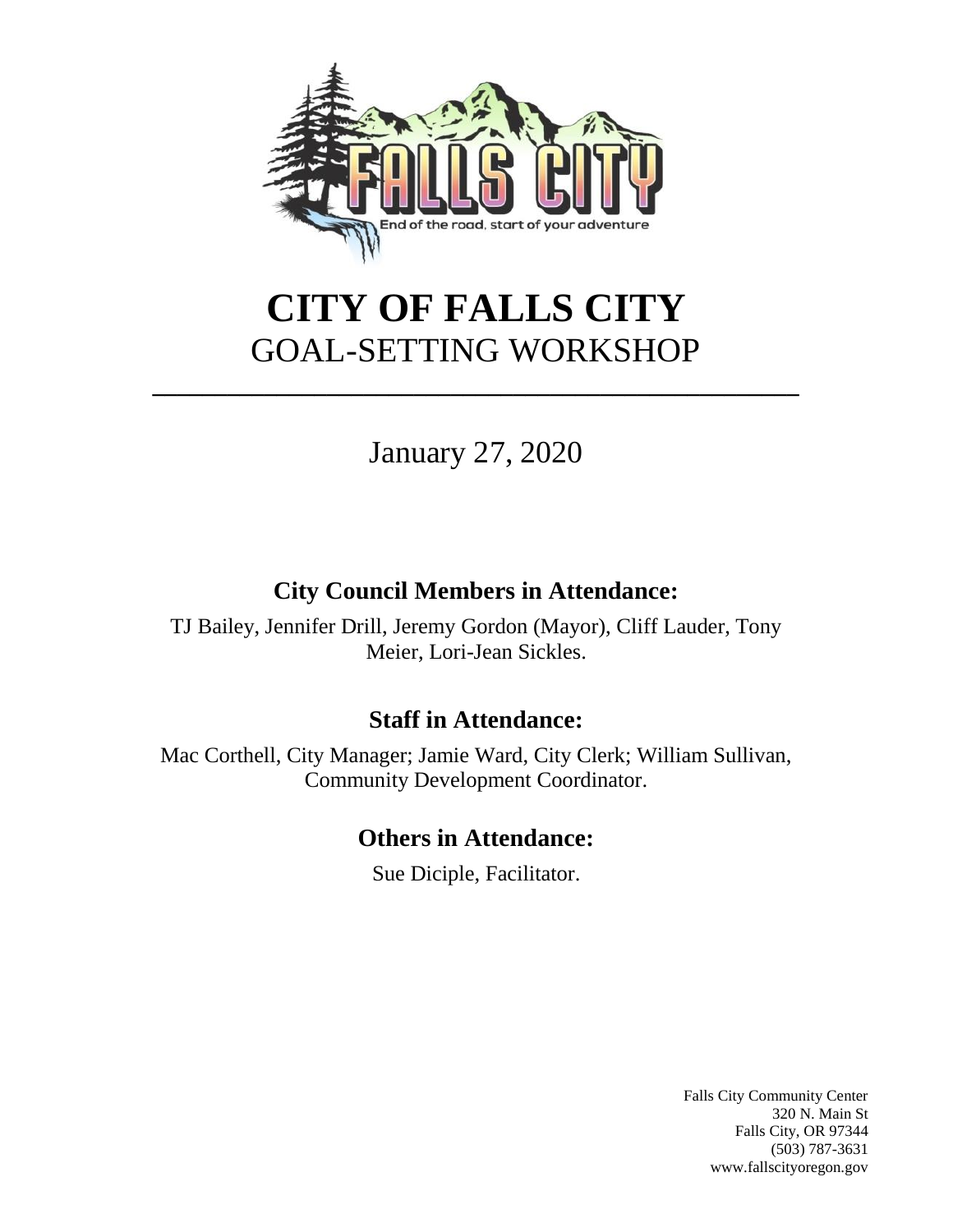## MISSION STATEMENT

*"Create an environment that supports community rural living at its best by mixing family, work, recreation and social opportunities while providing fiscally sound, responsible municipal services."*

#### **PURPOSE –** TO ENHANCE THE QUALITY OF LIFE IN FALLS CITY

#### **Goal #1 – Upgrade Sewer Infrastructure**

| $\sim$ $\sim$<br>e parade ben'er minimon acture |              |
|-------------------------------------------------|--------------|
| Milestone                                       | Timeframe    |
| Environmental & Engineering Design Complete;    | Feb - June   |
| <b>Construction Financing Options Known</b>     | 2020         |
| Community Information & Outreach Conducted;     | $July - Dec$ |
| <b>Construction Grants Applied For</b>          | 2020         |
| Land Fully Acquired                             | $Jan - June$ |
|                                                 | 2021         |
| <b>Construction Begun</b>                       | $July - Dec$ |
|                                                 | 2021         |
| Facilities Plan Amendment Done & Adopted        | Out Years    |

#### **Goal #2 – Finance City Code Services & Implement Beautification Initiatives**

| Milestone                                                      | Timeframe            |
|----------------------------------------------------------------|----------------------|
| Engage Community in Code Services & Beautification Initiatives | Feb - June           |
|                                                                | 2020                 |
| Determine Feasible Approach(es) to Sustainable Code Services   | $July - Dec$<br>2020 |
|                                                                |                      |
| Select a Feasible (Desirable & Doable) Approach                | $Jan - June$         |
|                                                                | 2021                 |
| <b>Implement Code Services Program</b>                         | $July - Dec$         |
|                                                                | 2021                 |

#### **Goal #3 – Develop Falls City as a Destination & Gateway to Nature**

| Milestone                                                                                   | Timeframe            |
|---------------------------------------------------------------------------------------------|----------------------|
| Prioritize Existing Development & Recreation Projects                                       | Feb - June<br>2020   |
| <b>Plan for City Owned Real Properties</b>                                                  | $July - Dec$<br>2020 |
| Progress on Development & Recreation Projects;<br>Disposition of City Owned Real Properties | $Jan - June$<br>2021 |
| Plan Next Phase of Destination & Gateway to Nature Development                              | $July - Dec$<br>2021 |

#### **Goal #4 – Miscellaneous Goals**

| Goal                                                       | Timeframe    |
|------------------------------------------------------------|--------------|
| Establish & Implement System Development Charges           | $July - Dec$ |
|                                                            | 2021         |
| Recruit & Transition New City Manager Before Mac Separates | $July - Dec$ |
|                                                            | 2020         |
| Council Training Attended by All Council Members           | $Feb - June$ |
|                                                            | 2020         |